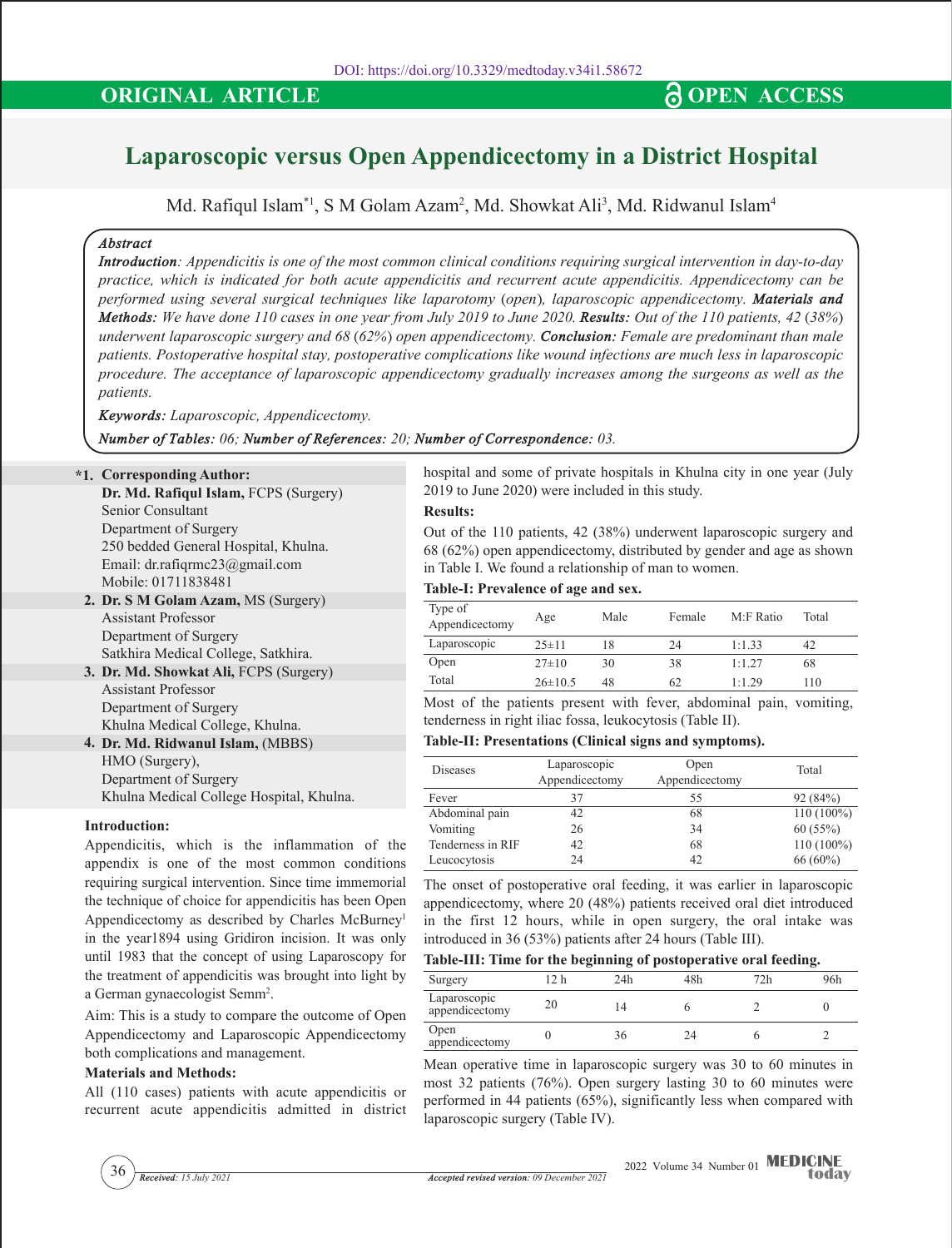**Table- IV: Operative times (minutes).**

| Operations                     | $30 - 60$ |    | $61-90$ 90 - 120 | >121 | Total |
|--------------------------------|-----------|----|------------------|------|-------|
| Laparoscopic<br>appendicectomy | 32        |    |                  |      |       |
| Open<br>appendicectomy         | 44        | つつ |                  |      | 68    |

Most of the patients with Laparoscopic appendicectomy leave hospital within 2-3 days. Patients with open appendicectomy leave hospital on 5- 7 days.

|  |  | Table- V: Hospital stays (days). |  |  |
|--|--|----------------------------------|--|--|
|--|--|----------------------------------|--|--|

| $\sim$                         |         |         |       |         |         |  |
|--------------------------------|---------|---------|-------|---------|---------|--|
| Operations                     | $1 - 2$ | $2 - 3$ | $3-4$ | $5 - 6$ | $6 - 7$ |  |
| Laparoscopic<br>appendicectomy |         |         |       |         |         |  |
| Open<br>appendicectomy         |         |         | 24    |         |         |  |

Post-operative complications resulting from laparoscopic procedure occurred in 12 (2.8%) patients, 6 patients with wound infection. The remaining 6 patients who had complications were affected by urinary infection, internal haemorrhage, port site haemorrhage. Operative complications resulting from open procedure occurred in 15 (2.2%) patients. The surgical site infection was the most frequent complication, diagnosed in 10 patients, followed by urinary tract infection in 2 patients.

**Table-VI: Post operative complications observed in patients undergoing laparoscopic and open appendicectomy.**

| Complications          | Laparoscopic<br>appendicectomy | Open<br>appendicectomy |
|------------------------|--------------------------------|------------------------|
| Wound infection        | 6                              | 10                     |
| Urinary infection      |                                | 2                      |
| Internal haemorrhage   |                                | 0                      |
| Port site haemorrhage  |                                |                        |
| Respiratory infection  |                                | 2                      |
| Subcutaneous emphysema |                                |                        |
| Total                  | $12(2.8\%)$                    | $15(2.2\%)$            |

# **Discussion:**

Appendicitis is one of the most common clinical conditions requiring surgical intervention in day-to-day practice, which is indicated for both acute appendicitis and recurrent acute appendicitis. Appendicectomy can be performed using several surgical techniques like laparotomy (open), laparoscopy, SILS (single incision laparoscopic surgery), transvaginal route. Of these open appendicectomy and laparoscopic appendicectomy are the more commonly being used techniques worldwide<sup>3-4-5</sup>. However, laparoscopic appendicectomy, a relatively easy procedure, has not gained wide acceptance among surgeons and the conventional technique remains the procedure of choice in many centers<sup>3</sup>. In our study the difference in the mean age group of patients undergoing laparoscopic appendicectomy and open appendicectomy was not statistically significant. There was a female predominance amongst patients with acute appendicitis in our study. There was also female predominance in another study done by Dr. Ramanuj

Mukherjee et al<sup>6</sup>. Laparoscopic appendicectomy has largely supplanted the open technique<sup>7</sup>. This is because of the benefits of laparoscopic appendicectomy in respect of duration of postoperative hospital stay, shorter time of operative procedure, early recovery, less complications etc. In the present study, the duration of postoperative hospital stay for laparoscopic surgery was from 2 to 3 days in 35 patients (83.33%), and in open appendicectomy was  $5 - 6$ days in 32 patients (47%). The hospital stay in open appendicectomy is much more than laparoscopic procedure. Other studies showed the mean postoperative stay for an open appendicectomy has been 4.27+1.29 days compared with the 2.10+0.35 days recorded for laparoscopy<sup>6</sup>. The operating time for an open appendicectomy has been given as 30 to 60 minutes in 32(76%0 cases, as opposed to 30 to 60 minutes in 44(64%) cases for the laparoscopic procedure. Both perioperative and postoperative complications are thoroughly dealt with in most studies that have compared open and laparoscopic appendicectomy<sup>8,9,10</sup>. Usually, complications are classified as wound infection, urinary infection, internal haemorrhage, port site haemorrhage, respiratory infection, subcutaneous emphysema. Post-operative wound infection is more in open procedure. In case of children laparoscopic appendicectomy shows reduced complications<sup>11</sup>. Laparoscopic appendicectomy should remain an option in children with uncomplicated and complicated appendicitis<sup>12</sup>. Laparoscopic appendicectomy takes longer time than open procedure<sup>13</sup>. Laparoscopic appendicectomy has significant advantages over open appendectomy with respect to length of hospital stay, rate of routine discharge, and postoperative in-hospital morbidity<sup>14</sup>. Another study shows, unlike other minimally invasive procedures, laparoscopic appendicectomy did not offer a significant advantage over open appendicectomy<sup>15</sup>. It also took longer time to perform. The choice of the procedure should be based on surgeon or patient preference<sup>16, 19</sup>. A trend towards better physical activity was noted after the laparoscopic procedure<sup>17,20</sup>. Another review finds that laparoscopic surgery for suspected appendicitis has diagnostic and therapeutic advantages as compared to conventional surgery<sup>18</sup>.

#### **Conclusion:**

Laparoscopic appendicectomy offers the greatest benefits to patients; it was associated with a lower rate of postoperative complications, feeding earlier and shorter average hospital stay than open appendicectomy. The operative procedures performed in government hospital were free of cost. The cost of laparoscopic appendicectomy was about the same as those of the open conventional procedure in private hospital. The difference in cost was attributable to the considerably shorter postoperative stay after the laparoscopic procedure.

## **Conflict of interest:** None.

# **Acknowledgement:**

The authors gratefully acknowledge Dr. Gazi Shafiqur Rahman MBBS, Assistant registrar, department of surgery, General Hospital, Khulna for helping with valuable suggestions and documentation.